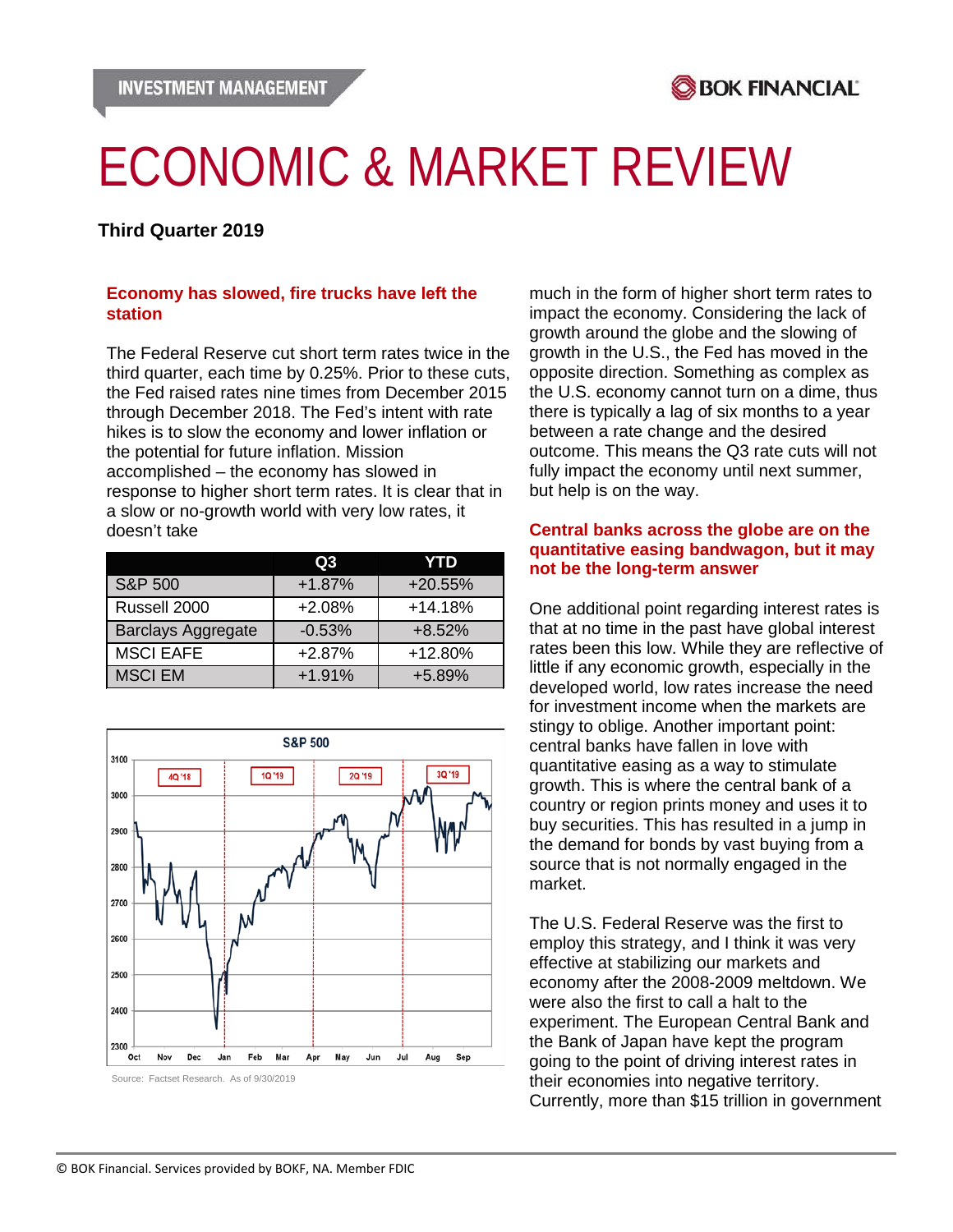debt globally has negative interest rates. Driving interest rates into negative yields is not a healthy outcome. Those central banks are intent on making the cost of capital cheap - even if it is negative  $-$  to induce borrowers to borrow more in the belief that the low cost of capital will lead to more economic growth. If the cost of capital is negative in Europe, why isn't their economy on fire right now? More effective strategies would include structural reforms, government spending programs especially in Europe, relaxing strict labor laws, cutting regulation and pension reforms, allowing their economy to breathe.

## **The U.S. consumer continues to be the economic growth locomotive at home**

Our unemployment rate remains low and there are now more jobs available than there are unemployed workers to fill them. Despite all the distractions this year, consumer confidence remains strong. The consumer saving rate has increased and debt levels are modest relative to ten years ago. Also related to the consumer, the U.S. housing market is moving again after a decade of very modest home buying. Stocks of home builders have moved up and most all of the housing statistics are improving. It has taken a decade and very low mortgage rates to get this important component of the economy back on track.

## **Manufacturing at home and abroad is a casualty of the U.S./China trade war**

Manufacturing numbers are contracting year over year in the U.S. but recession-like in Europe. The decline in manufacturing is a direct result of the U.S./China trade war. The tariffs create financial barriers, and the result is hurting manufacturing everywhere. Germany is particularly sensitive to this as they are both a major manufacturer and exporter. It is notable that the Chinese manufacturing numbers are now improving, after more than 100 easing moves over the last few years, including both rate cuts and regulatory efficiencies.

## **Q4 Outlook – expect a watered-down trade deal and potentially another rate cut**

The setup as we enter the final quarter is the strength of the American consumer versus a worldwide slowdown in manufacturing. The U.S. consumer is 70% of GDP, thus the consumer matters most. However, if the slowdown in manufacturing leads to reduced job growth and rising unemployment, consumer confidence will take a hit.

I expect there to be a watered down trade deal. It will include the U.S. removing the threatened additional tariffs and some buying of soybeans and maybe natural gas by China. If all we get out of a small trade agreement is less tension, that would be helpful in the near term. Moving the trade war to the sideline would be a lift to both markets and the economy. The U.S. and the rest of the world have legitimate concerns about Chinese behavior. The next time we attempt to address our grievances with the Chinese, we should bring a collection of other developed countries with  $us - if$  we can get them to step up and help. I also expect the Fed to lower rates again before year-end. As to whether we're headed for another recession – it is a close call, with deteriorating manufacturing currently being offset by an upbeat consumer. My thought is that we will continue to see slower growth, but not a recession.

James L. Dunturger

Jim Huntzinger Chief Investment Officer BOK Financial Corporation October 1, 2019